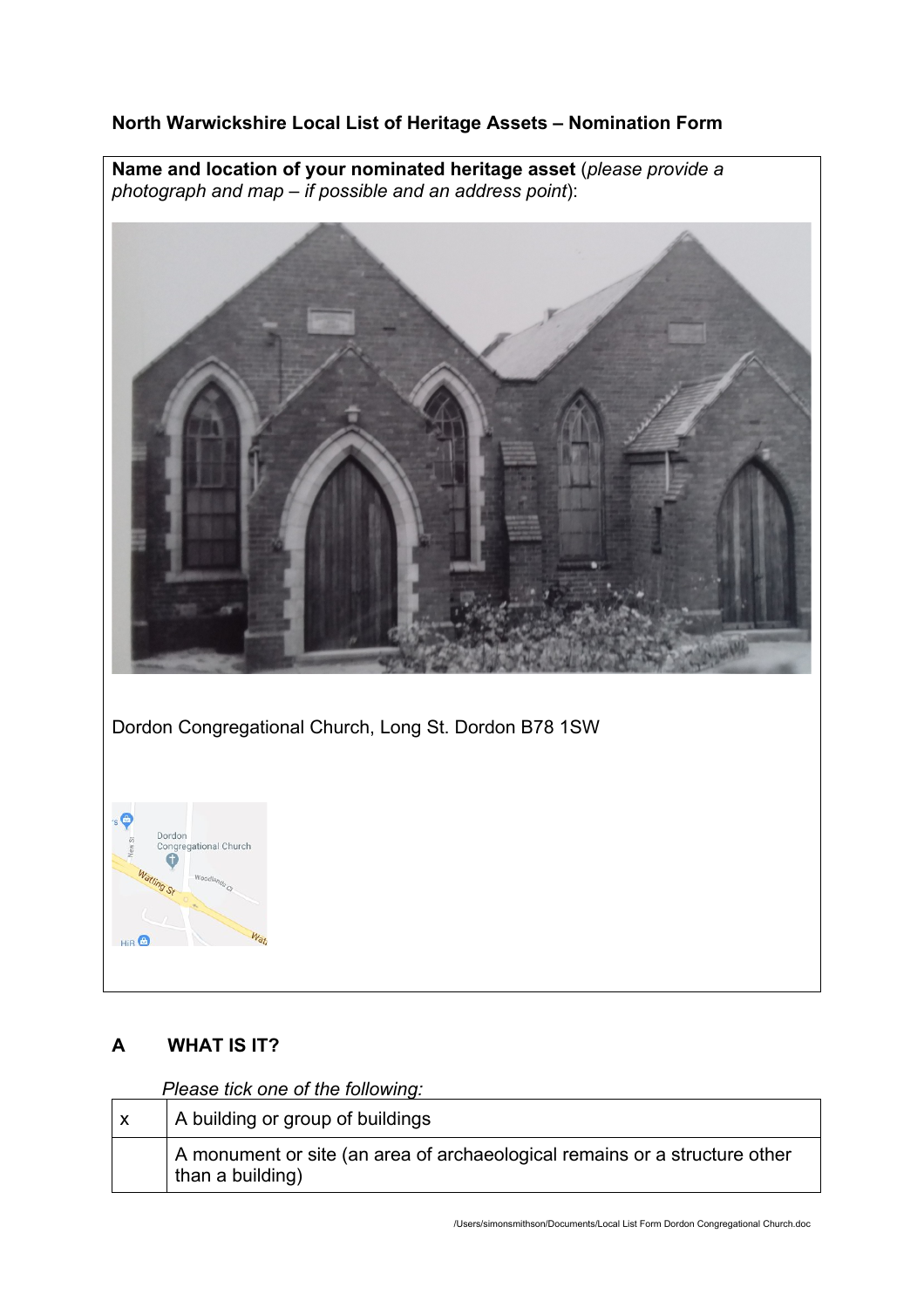| A place (a street, park, garden or open space)                                                   |
|--------------------------------------------------------------------------------------------------|
| A landscape (an area defined by a visual feature, village, suburb, field<br>system, sunken lane) |

**B WHY IS IT SIGNIFICANT?** Indicate what it is about the asset that is valued locally. Please use the heritage values to define significance (Section 5 of the Note on Selection Criteria).

### **Historic:**

The church was built in 1908. It began under the pastoral guidance of Revd. J.F. Houghton along with Polesworth and Baddesley. Polesworth Congregational Church has just closed as a church, but at present Dordon remains open. It closed temporarily in 1920 due to lack of funds then reopened due to local members raising funds in 1922.

The church has held weddings since 1931. In 1937 the Sunday School extension was built with the help of 5,000 bricks donated by Morris and Shaw local Colliery owners. The church is built from local materials.

### **Aesthetic:**

A good example of local brickwork.

### **Communal:**

The building is still used by the community who either worship there or use the dance school in the Sunday School.

#### **Evidential:**

The church is a good example of how the Congregational movement spread in the first half of the  $20<sup>th</sup>$  Century.